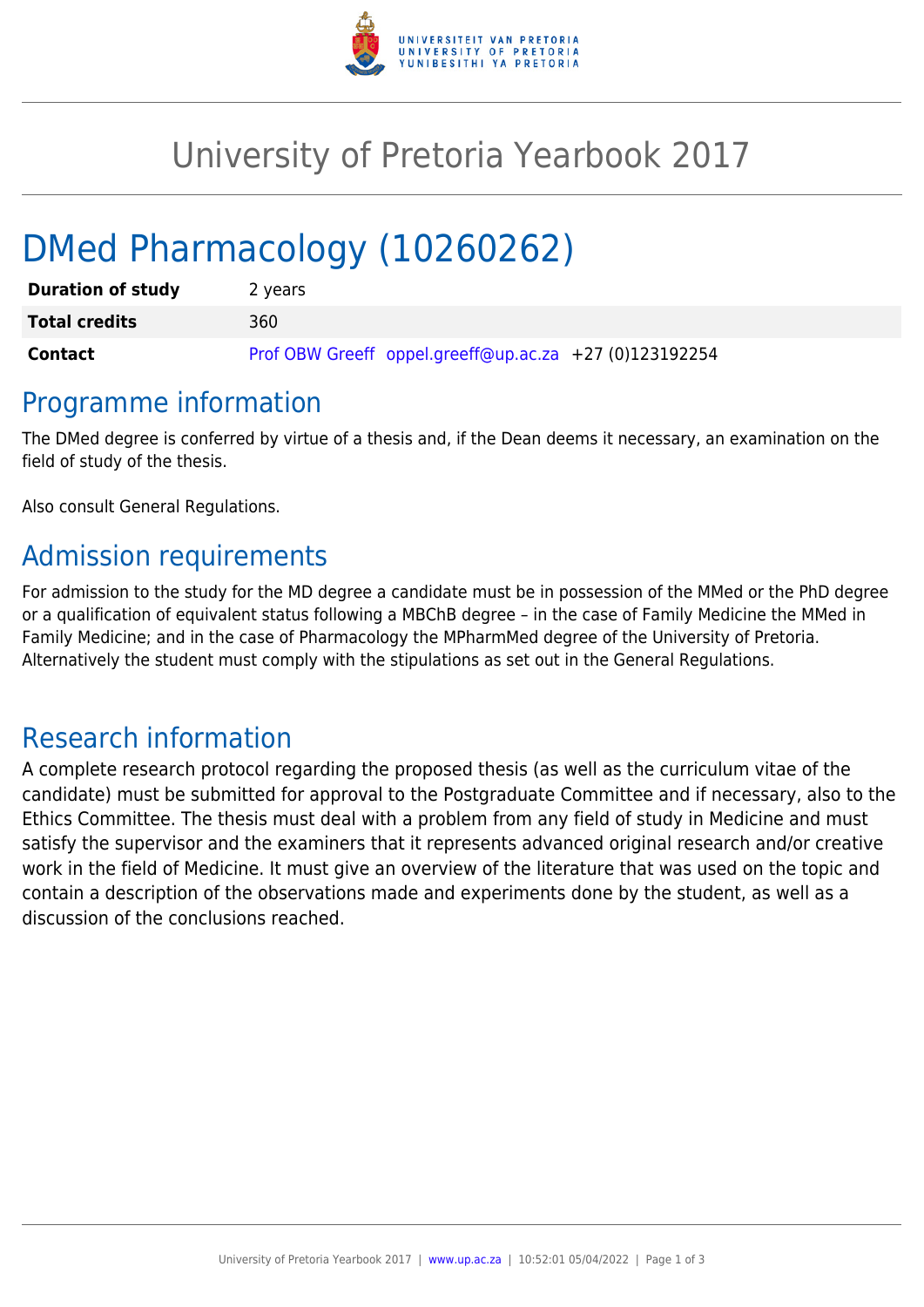

## Curriculum: Year 1

**Minimum credits: 360**

#### **Core modules**

[Thesis: Pharmacology 990](https://www.up.ac.za/yearbooks/2017/modules/view/FAR 990) (FAR 990) - Credits: 360.00